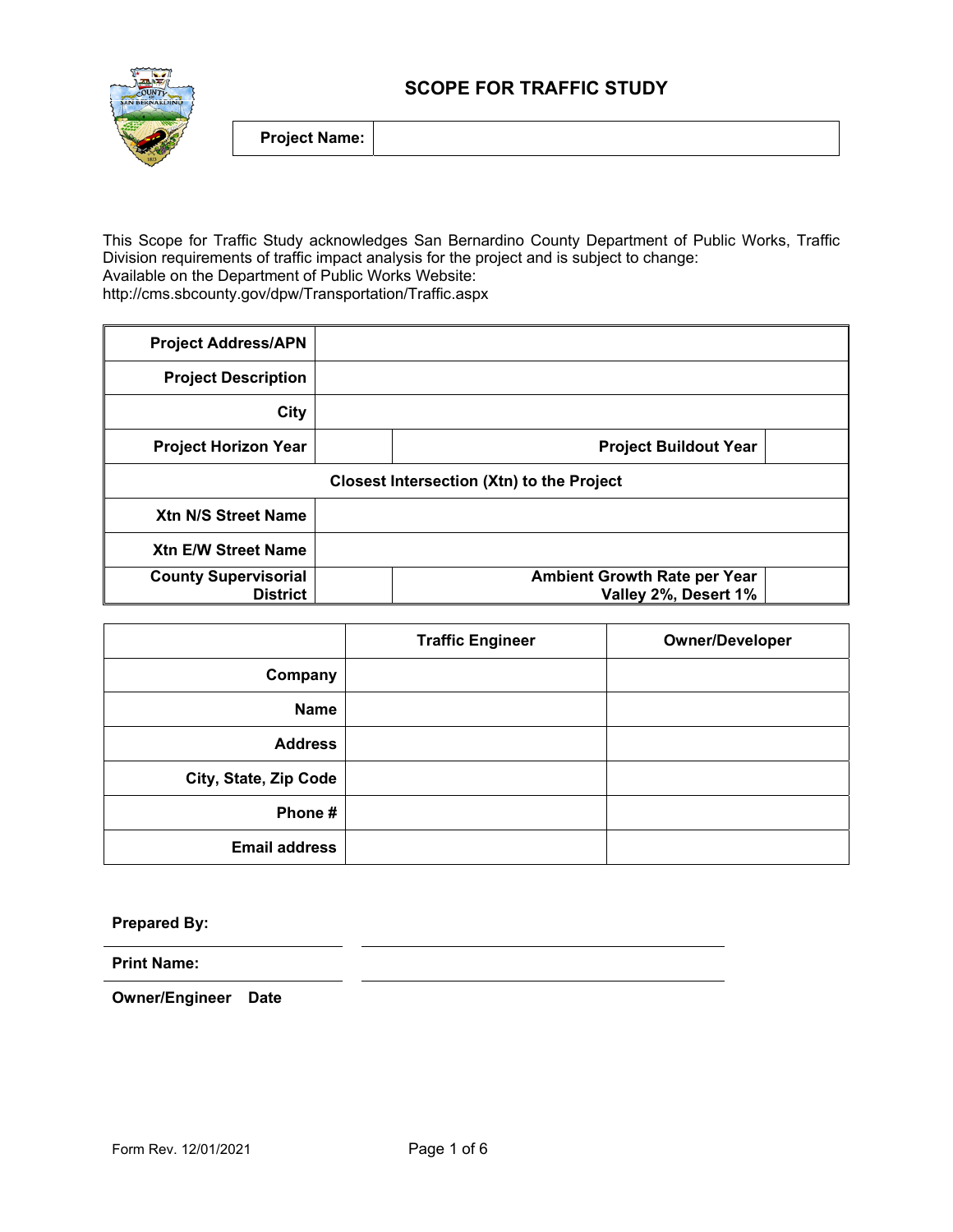



**1. Traffic Distribution**: Please insert or attach Figure(s) illustrating project trip distribution in percentages and volumes at the study intersections analyzed.

**2. Trip Credit:** Exact amount of credit subject to approval by Traffic Division.

| <b>Transportation Demand Management (TDM)</b> | Yes/no |  |
|-----------------------------------------------|--------|--|
| <b>Existing Active Land Use</b>               | Yes/no |  |
| <b>Previous Land Use</b>                      | Yes/no |  |
| <b>Internal Trip Reduction</b>                | Yes/no |  |
| <b>Pass-by Trip Reduction</b>                 | Yes/no |  |

**3. Related Projects:** Consultant should check with Planning in the San Bernardino County Department of Land Use Services and planning departments of adjoining Cities. Documentation of the consultation from these agencies shall be included in the traffic study. Related projects list shall be submitted to Traffic Division for our review and approval before being incorporated in the study.

**4. Freeway Analysis:** The potential traffic impact on the following Freeway(s) must be considered.

The applicant shall consult with the State of California Department of Transportation (Caltrans) to determine the California Environmental Quality Act levels of significance with regard to traffic impacts on Caltrans' freeway facilities. This consultation shall also include a determination of Caltrans requirements for the study of traffic impacts to its facilities and the mitigation of any such impacts. This analysis must follow the most current Caltrans' Vehicle Miles Traveled-Focused Transportation Impact Study Guide (May 2020) and can be obtained from https://dot.ca.gov/-/media/dot-media/programs/transportationplanning/documents/sb-743/2020-05-20-approved-vmt-focused-tisg-a11y.pdf. If Caltrans finds that the project has a significant impact on the freeway, Caltrans shall be requested to include the basis for this finding in their response. If fees are proposed to mitigate the freeway impact, Caltrans shall be requested to identify the specific project to which the fees will apply. These written comments from Caltrans shall be included with the traffic study and submitted to Public Works for review and approval. If a documented good faith effort is made to consult with Caltrans and written comments cannot be obtained from within a reasonable amount of time, an analysis of the freeway impact shall be made using HCM procedures. Appendix A of the San Bernardino County Transportation Authority CMP outlines allowable modifications to these procedures. The San Bernardino County Transportation Authority CMP can be viewed online at: https://www.gosbcta.com/planning-sustainability/?term=249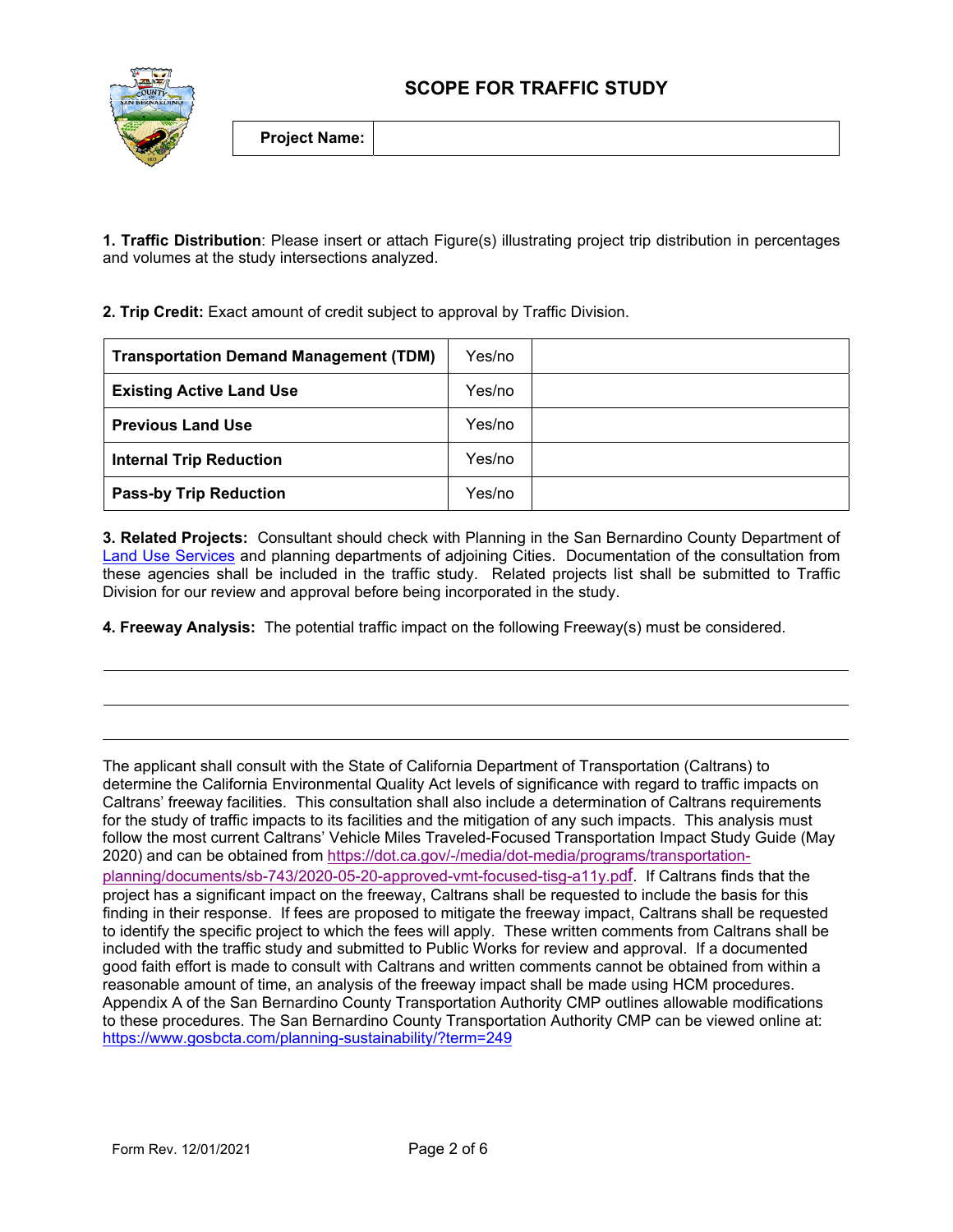

## **5. Trip Generation**

|                    | I-Institute of Transportation Engineers; S - San Diego Traffic Generators;<br><b>Trip Generation Rate(s) Source:</b><br>C - County; O - Other:<br><b>ITE Trip Generation</b> |                      |     |          | <b>Edition:</b> |                      | 11th |                      |     |                      |     |
|--------------------|------------------------------------------------------------------------------------------------------------------------------------------------------------------------------|----------------------|-----|----------|-----------------|----------------------|------|----------------------|-----|----------------------|-----|
| Land<br><b>Use</b> |                                                                                                                                                                              | Rate<br><b>Based</b> |     |          |                 | Weekday<br>a.m. peak |      | Weekday<br>p.m. peak |     | Weekend<br>peak hour |     |
| Code               | <b>Land Use</b>                                                                                                                                                              | on                   | Qty | *AVTE vs | <b>ADT</b>      | In                   | Out  | In                   | Out | ln                   | Out |
|                    |                                                                                                                                                                              |                      |     |          |                 |                      |      |                      |     |                      |     |
|                    |                                                                                                                                                                              |                      |     |          |                 |                      |      |                      |     |                      |     |
|                    |                                                                                                                                                                              |                      |     |          |                 |                      |      |                      |     |                      |     |
|                    |                                                                                                                                                                              |                      |     |          |                 |                      |      |                      |     |                      |     |
|                    |                                                                                                                                                                              |                      |     |          |                 |                      |      |                      |     |                      |     |
|                    |                                                                                                                                                                              |                      |     |          |                 |                      |      |                      |     |                      |     |
|                    |                                                                                                                                                                              |                      |     |          |                 |                      |      |                      |     |                      |     |
|                    |                                                                                                                                                                              |                      |     |          |                 |                      |      |                      |     |                      |     |
|                    |                                                                                                                                                                              |                      |     |          |                 |                      |      |                      |     |                      |     |
|                    |                                                                                                                                                                              |                      |     |          |                 |                      |      |                      |     |                      |     |

\* - Average Vehicle Trip Ends.

For ITE Land Uses provide number and name of Land Use. e.g. LU 814 - Variety Store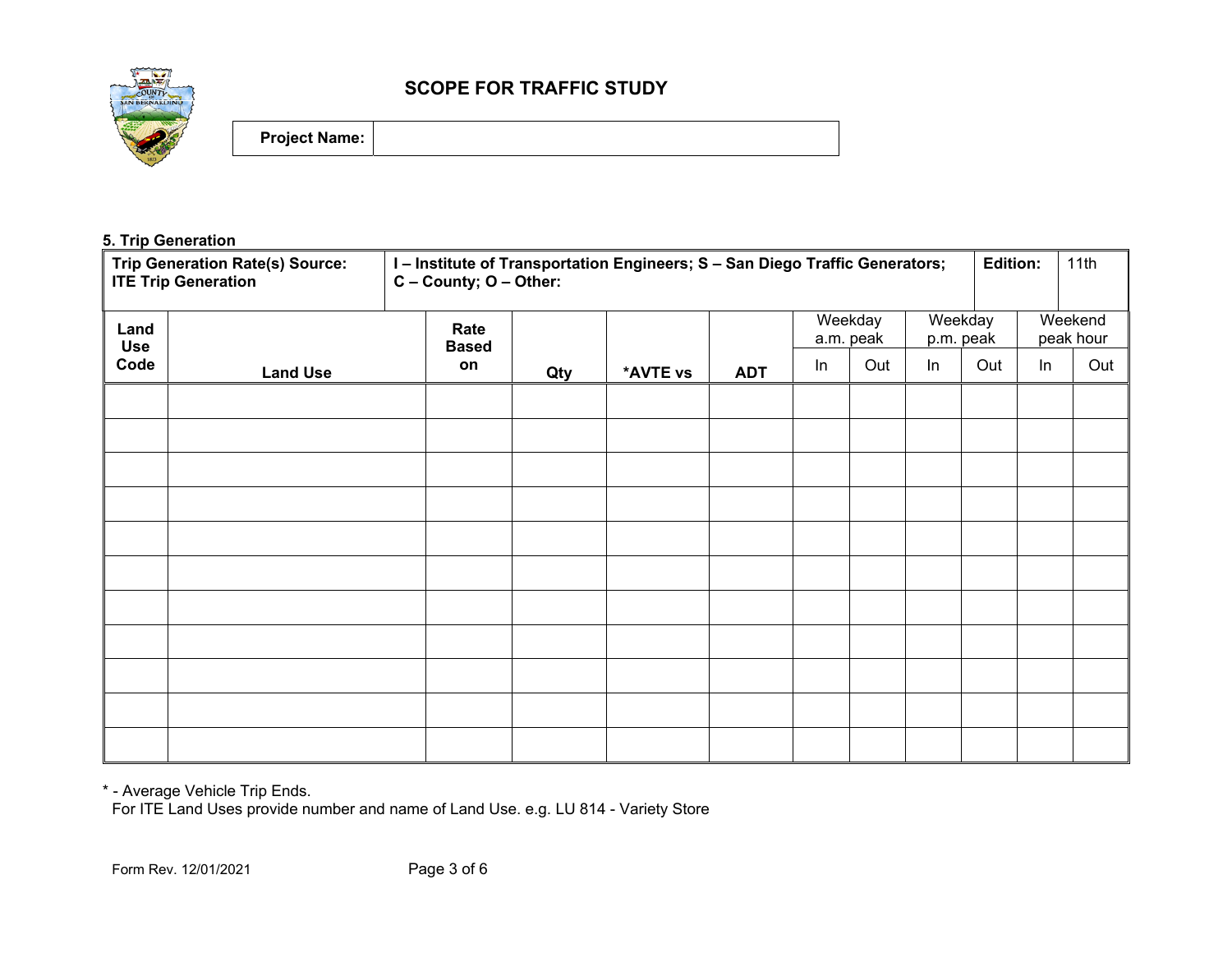

**6. Study Intersections:** At minimum, the study shall include the following intersections. The list is subject to change after related projects, trip generation and distribution are determined. Consultant should check with adjoining Cities regarding their requirements in addition to the following County/City intersections. Documentation of the consultation from these agencies shall be included in the traffic study.

| Xtn<br>$\pmb{\#}$ | $\%$<br>County | $\%$<br><b>City</b> | N-S/E-W Street Name | <b>City</b> | <b>Signalized</b> | <b>CMP</b> |
|-------------------|----------------|---------------------|---------------------|-------------|-------------------|------------|
| 1                 |                |                     |                     |             | Yes/no            | Yes/no     |
| $\overline{2}$    |                |                     |                     |             | Yes/no            | Yes/no     |
| $\mathbf{3}$      |                |                     |                     |             | Yes/no            | Yes/no     |
| $\overline{4}$    |                |                     |                     |             | Yes/no            | Yes/no     |
| $\overline{5}$    |                |                     |                     |             | Yes/no            | Yes/no     |
| $\,6$             |                |                     |                     |             | Yes/no            | Yes/no     |
| $\overline{7}$    |                |                     |                     |             | Yes/no            | Yes/no     |
| $\bf 8$           |                |                     |                     |             | Yes/no            | Yes/no     |
| $\boldsymbol{9}$  |                |                     |                     |             | Yes/no            | Yes/no     |
| 10                |                |                     |                     |             | Yes/no            | Yes/no     |

Cities/agencies to be consulted: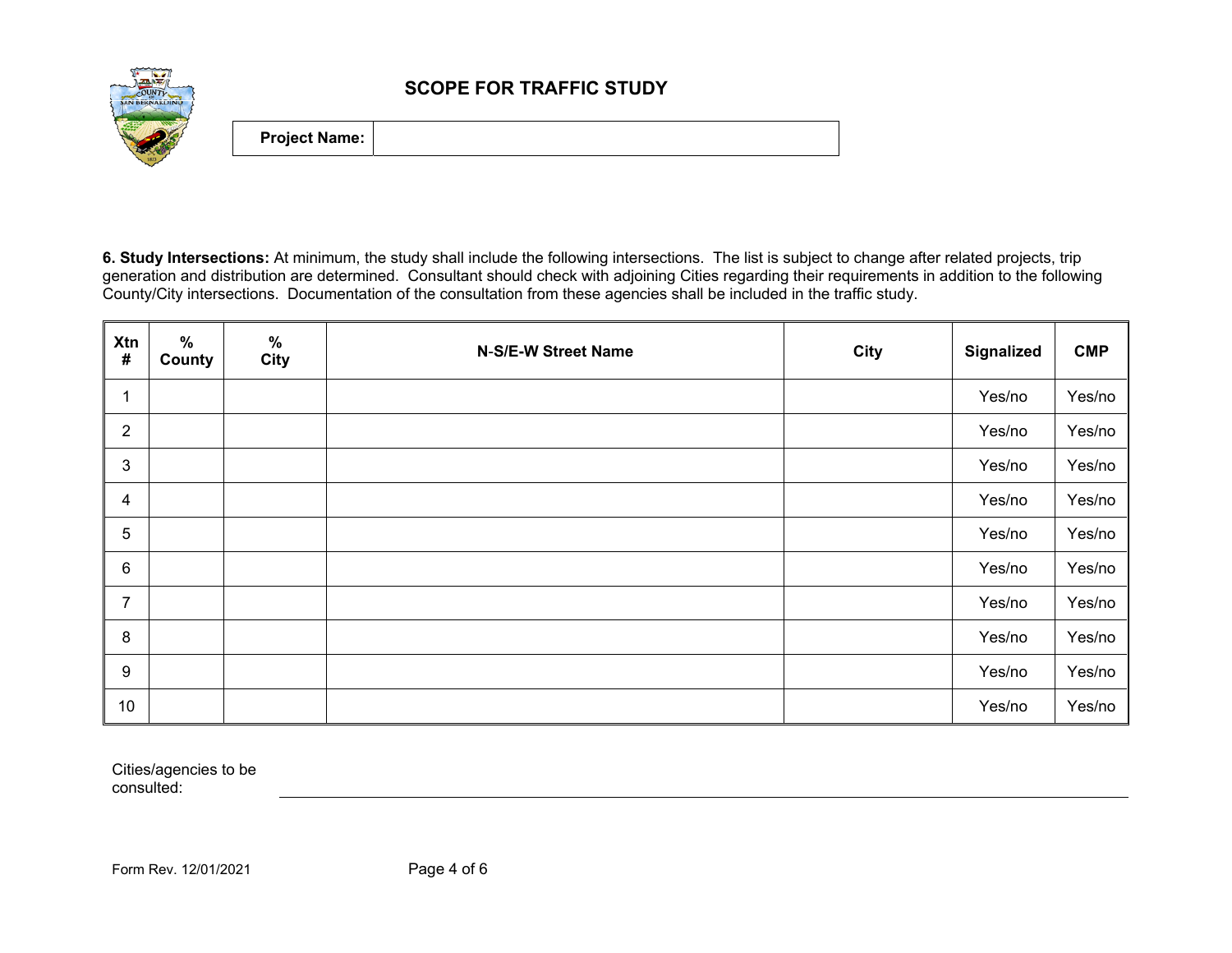

## **7. Other:**

|           | Traffic counts may be conducted immediately per the following:                                                                                                                                                                                                                                                                |
|-----------|-------------------------------------------------------------------------------------------------------------------------------------------------------------------------------------------------------------------------------------------------------------------------------------------------------------------------------|
|           | Must be taken on Tuesdays, Wednesdays or Thursdays.<br>Certain projects may need to collect traffic counts on Friday or Sunday                                                                                                                                                                                                |
| $\bullet$ | Must exclude holidays, and the first weekdays before and after the holiday.                                                                                                                                                                                                                                                   |
| $\bullet$ | Must be taken on days when local schools or colleges are in session.                                                                                                                                                                                                                                                          |
| $\bullet$ | Must be taken on days of good weather, and avoid atypical conditions (e.g., road<br>construction, detours, or major traffic incidents).                                                                                                                                                                                       |
| $\bullet$ | Traffic counts used for other traffic studies in the area shall <b>NOT</b> be reused<br>again, unless 25% of the counts conducted for that particular traffic study are<br>validated with new counts. The difference in volumes between the old and new<br>counts at each corresponding movement should not be more than 10%. |
| $\bullet$ | New traffic counts shall be checked to ensure the difference in volumes at<br>corresponding approaches, if applicable, between two adjacent intersections is<br>no more than 10% unless the difference can be justified.                                                                                                      |
| $\bullet$ | For all proposed mitigation measures, a conceptual plan for the improvements<br>shall be submitted to our Traffic Studies section for review and approval prior to<br>the approval of the Traffic Impact Analysis. All proposed improvements shall be<br>within the right-of-way.                                             |
| $\bullet$ | For all cumulative mitigation measures, a cost estimate for the improvement shall<br>be submitted.                                                                                                                                                                                                                            |
|           | Raw traffic counts data must be included with traffic analysis study                                                                                                                                                                                                                                                          |
|           | Traffic Counts must not be older than 2018                                                                                                                                                                                                                                                                                    |
|           |                                                                                                                                                                                                                                                                                                                               |
|           |                                                                                                                                                                                                                                                                                                                               |
|           |                                                                                                                                                                                                                                                                                                                               |

This analysis must follow the most current Traffic Impact Study Guidelines for the County as stated in the County's Road Planning and Design Standards.

## **8. Fees**

The County charges on an actual cost basis for review of traffic studies. An initial deposit of \$3400 is required at the time that a land use application is filed with the Department of Land Use Services If the review costs exceed the initial deposit, the applicant will be expected to provide additional funds and the review will be suspended until the additional funds are deposited.